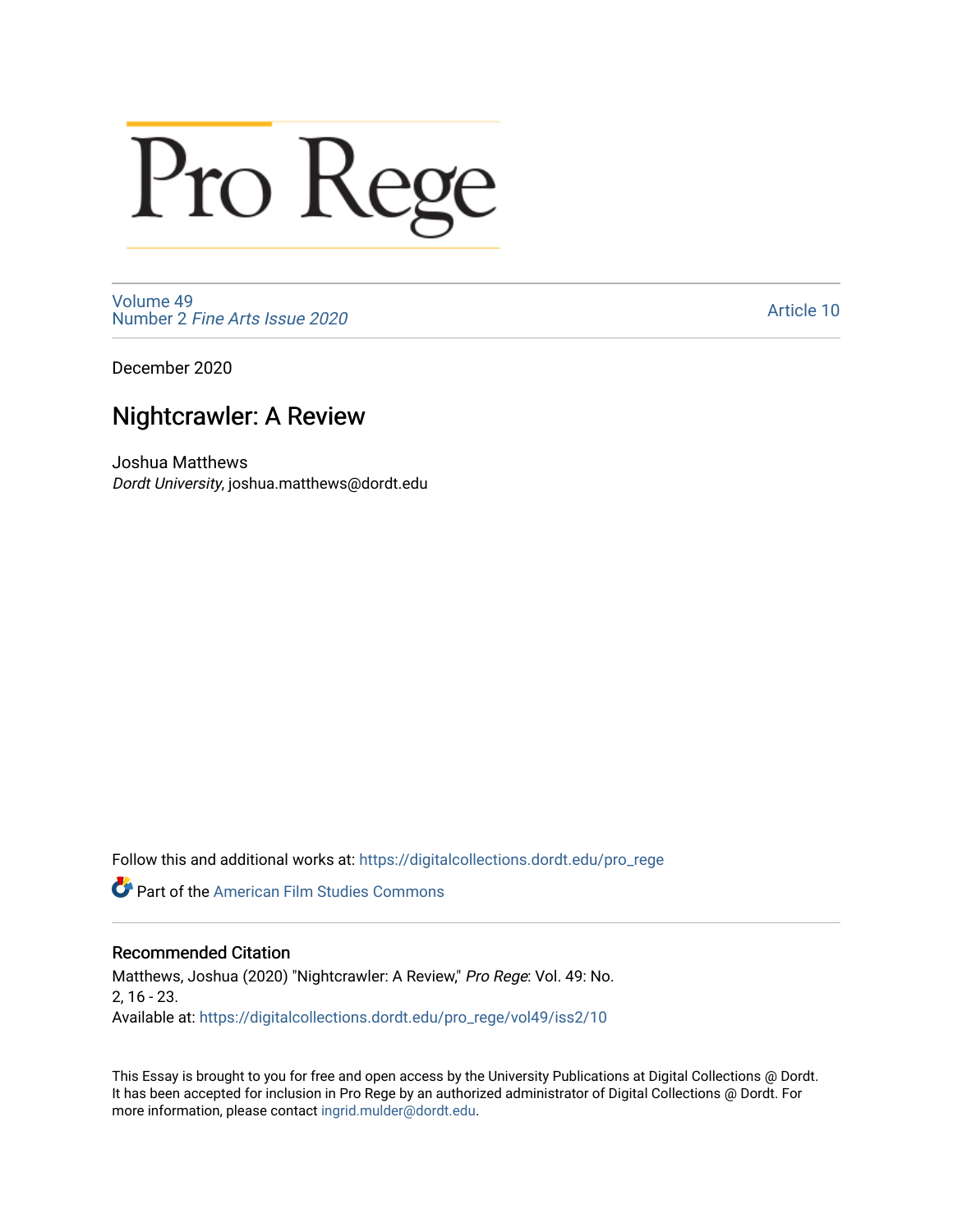# *Nightcrawler*: A Review

# *Josh Matthews*

*We lack adequate images. Our civilization doesn't have adequate images." — Werner Herzog*

A gripping movie that doubles as potent commentary on our news media, *Nightcrawler* (2014) stands out as one of the more complex suspense pictures from the 2010s. The movie is about so many things at once—the TV news business, journalism as a whole, entrepreneurship, employeremployee relationships, filmmaking and the rise of independent video production (e.g., Youtubing) that I think it will end up exemplifying a lot of its era for future movie-watchers and historians.

In *Nightcrawler*, Jake Gyllenhaal plays Louis Bloom, a likely psychopath. Bloom, however, is a realistic version of a psychopath, the kind of predator you will run into in your own city, town, school, workplace, or church. He seems much more plausible than ordinary movie-psychopaths, as he's not a vicious serial killer, outrageous supervillain, psycho-clown, or cackling maniac.

Bloom, however, is a realistic, amoral businessman, and he is vampiric—with his wide eyes, seductive words, turned-up collar, and sunglasses worn to protect him from the light. He flatters others to make business connections with them, tells

small lies to make himself look better, and steals occasionally when he needs to beat his competition. He's rarely violent in this movie; in fact, he manipulates other people into committing violence, for his own benefit.

The movie is about Bloom as a beginner in the independent video journalism business in Los Angeles. Independent journalists, called "nightcrawlers" because they work primarily at night, listen to the police scanner for accidents and crimes. When they hear about some major event that could end up on the news, they race through the streets to film it. Once filmed, they sell their video to local TV news stations in Los Angeles. The best nightcrawlers make great money by filming the bloodiest, most sensational crimes and tragedies.

Louis Bloom, who begins the movie knowing nothing about nightcrawling, aspires to be the best at it. Gyllenhaal's amoral character rings true to me. Ordinary psychopaths, sometimes also called sociopaths and labeled by psychologists as having an "anti-social disorder," frequent our lives. According to the book *The Sociopath Next Door*, by psychologist Martha Stout, psychopaths make up are about 3% of the population. (Stout calls them sociopaths, but in ordinary parlance, the two terms are interchangeable.)

This figure to me seems unbelievable, but even if 0.5% to 1% are "anti-social," then at least 1 out of every 200-300 people is psychopathic, to some degree. Probably everybody, including you, has known a few psychopaths.

What is a psychopath, really? First, few are violent serial killers. To varying degrees, they don't

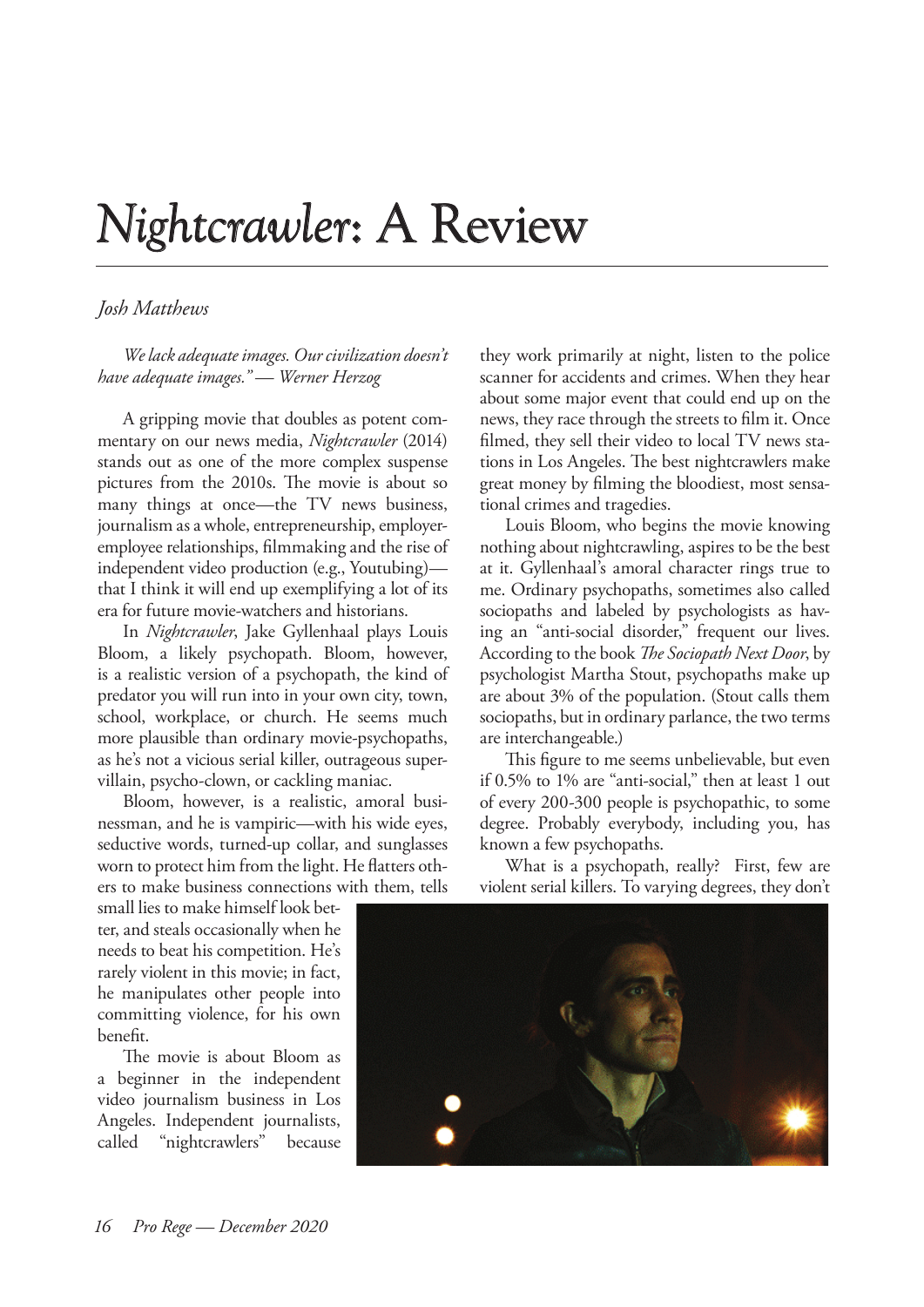feel much if any emotion. They don't empathize with others at all, and they don't have a conscience. They don't take responsibility for their actions, always giving excuses for why they failed or committed some heinous deed—just as Bloom does throughout *Nightcrawler*. (One of Bloom's favorite movies is *The Court Jester* with Danny Kaye, as if he thinks of himself as the jester figure.)

Moreover, they're manipulative and often charming. Theirs is a greasy kind of charm, an imitation of positive behaviors that generate trust and friendliness. These behaviors, because they lack a conscience, they use to their advantage. Note the occasional visual references to vampires in this movie, and the one verbal reference to the nightly news crew as the "vampire shift," as if the vampiric Louis Bloom stalks others with his camera in the night, seducing them first and harming them later by filming them.

I think of psychopathy as operating along a spectrum, as many human behaviors and traits do. You're not just either a psychopath or not one. Instead, the spectrum of psychopathy runs from an extreme end to a more ordinary one. At the worst end, you have your maniacs and serial killers, who (hopefully) are extremely rare and in jail.

On the other end, you might have someone who seems social and friendly, but at heart he's a manipulative bastard. This is the kind of person who can function, and even thrive, in ordinary society.

In fact, it's these latter, functional psychopaths who tend to rise up the ranks in society, becoming media figures, politicians, CEOs, and presidents of non-profit organizations. Supposedly, up to 20% of CEOs are psychopaths. If this is even half-right, a good portion of the people heading our institutions have psychopathic traits. Appearing to be friendly and charming, they are ruthlessly amoral, lacking much if any part of a morally-guided conscience.

So Louis Bloom, as a realistic manipulator who charms his way to business success, is a great representative character of our age. His chief goal is to become the head of a TV news network. As he tells Nina (Rene Russo), the station manager he becomes a colleague of, he doesn't just want to be a journalist; he wants to "be the guy who owns the station who owns the camera." When Louis and Nina talk on the TV news set, he comments on how beautiful the city is, but of course it's not a real scene. It's merely a photo of the city, an unreal image that represents the unreality of TV news.

In my experience, high-trust groups are particularly susceptible to psychopaths. This is especially true of majority-Christian societies. Many Christians—remorseful when they are wrong; empathetic when they see others suffer; aspiring to always be generous and charitable—wrongly assume that others are just like them. (They are ignoring a cardinal law of life: beware of projecting yourself onto others.)

They are also sheep, ready to be preyed on by the proverbial wolf in sheep's clothing. I've met enough people who seemed psychopathic in churches—and I have no ability to accurately diagnose anti-social disorders, so take this as an amateur observation—that I have found for myself an intriguing interpretation for Christ's words about serpents in our midst. When he said, "be as innocent as doves and as wise as serpents," and since the serpent in Genesis 3 was a deceiving, amoral maniac, I think we are supposed to think about how psychopaths think, in order to thwart them.

This is something that at least a good Roman Catholic, Lutheran, or Calvinist, so aware as they are of the absolute horrors of original sin but also of the amazing gifts of God's grace and salvation, ought to be able to do. Louis Bloom, to me, is such a deceiving serpent. I say this while recognizing that I admire some aspects of him, given that he is, unfortunately or not, an exemplar of the Protestant Work Ethic. Louis has what many of us want: the will to succeed. And also, the drive to improve himself at his craft, and the ability to persuade. He's a tireless entrepreneur who becomes really good at video journalism. His business acumen is tremendous, when it's being used properly.

But his employee Rick (Raz Ahmed), just like so many Christians I've met, makes a key mistake.

Rick believes that everybody has a fully-working conscience, just like Rick himself. People, Rick thinks, shouldn't harm others. They should call the police when a crime is occurring. Yet, Louis doesn't want to call the police when he's filming a crime. He wants the crime to keep going, in order to capture the best and most sensational story he can record.

Rick trusts his boss too much, and even when he realizes very quickly that he should not trust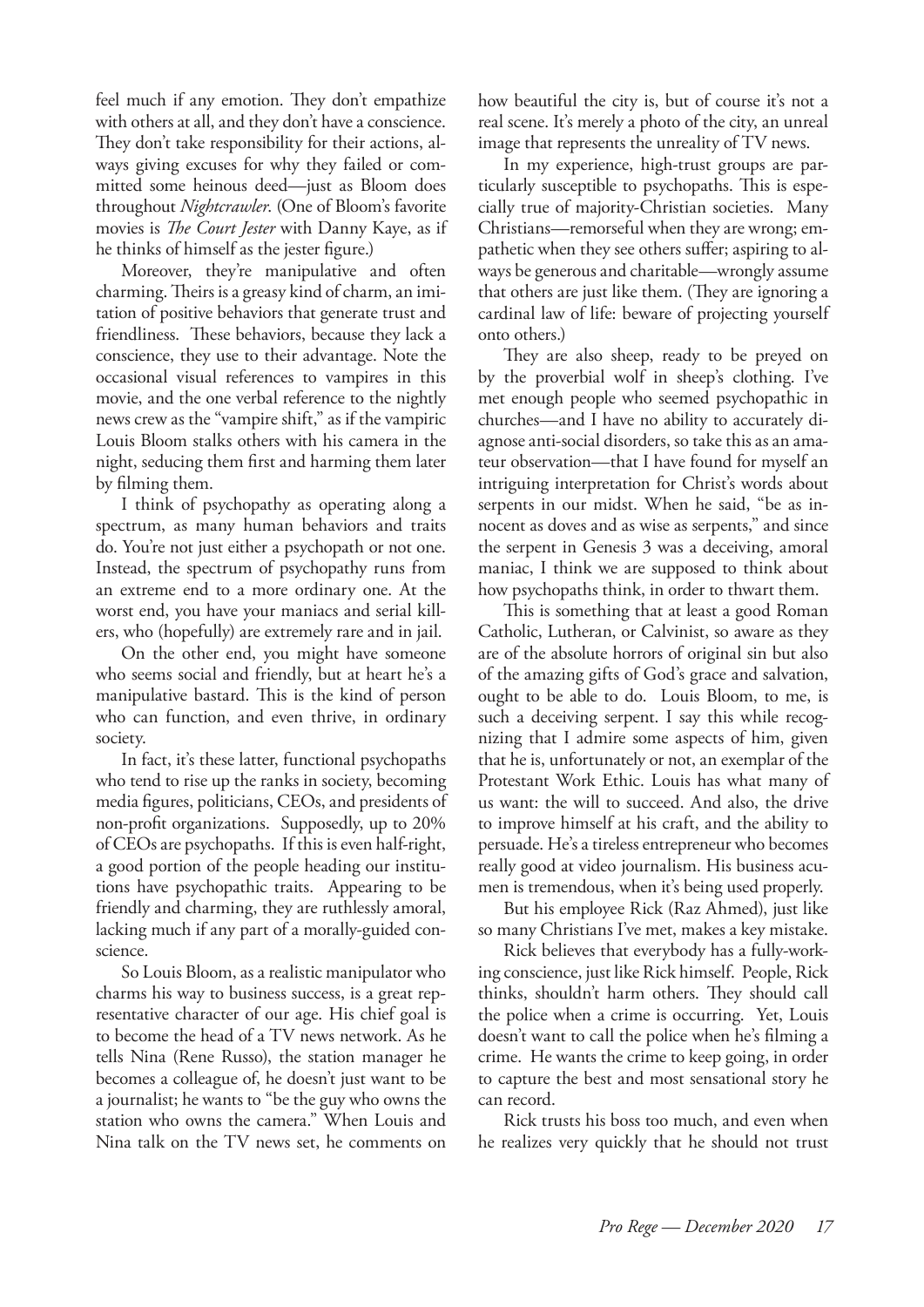him, he keeps working for Louis. Late in the movie, Rick labels Louis as "crazy." This label seems right at first, and in fact the movie encourages viewers to connect Louis to other crazy movie characters. The opening scenes of the movie, especially the one in which Louis asks a foreman for a job, visu-



ally quote the opening of *Taxi Driver*. Louis does seem like Robert DeNiro's Travis Bickle character, but my read on Bickle is that he is schizophrenic and delusional. He has a conscience, but he rationalizes his violence so that his rationalizations assuage his conscience. These rationalizations overcome Travis' inner moral sense, preventing him from stopping before he goes through with his murders at the end of the movie.

This early scence in *Nightcrawler* resembles the first scene in *Taxi Driver*, including its blocking, setting, and Louis' clothing. Note that, during the entire movie, Louis is a driver at night through his city, just like Travis Bickle is. But Louis Bloom is not delusional, and Rick's label of Louis as simply "crazy" is wrong, even a complete misunderstanding, for two reasons. The first is that Rick has no language and no conceptual framework for his psychopathic boss; he doesn't seem to understand that a human could actually not possess a conscience. In short, Rick, like so many people I've met, is not aware of the anti-social disorder that 1% of the population has.

Second, Rick is the crazy one, in a practical sense. Rick remains as Louis' employee, even though he's not getting paid well and his boss repeatedly asks him to risk his life. If your boss is as unethical as Louis, then quit your job, as Rick ought to do. If your pastor is as manipulative as Louis, then leave your church for another one. Now.

Rick's line to Louis, later in the movie, is telling: "You gotta talk to people like human beings. Cause you've gotta weird-ass way of looking at shit….Trouble is, you don't understand people." And yet Rick is lured in by the lucrative offer that Louis gives him, failing to understand that, to Louis, Rick himself is just a thing to be used and disposed of in pursuit of Louis' goals. Louis even films Rick's death.

Rick is a sympathetic character in part because his mistakes regarding Louis are reasonable. Although it's a mistake to assume that other people are just like you, as I think Rick does, his is a reasonable mistake because civilization itself is built on trust. Absent that, there is no society. (Thus, Louis is truly anti-social, in that he's acting to destroy the moral foundations of all societies everywhere.)

High-trust groups are susceptible, badly so, to Louis Bloom-types. They act too kind, as innocent as doves, without studying hard the second half of Christ's quotation. More of us need to maintain our innocence while thinking "like serpents" to know where we're vulnerable and how we can stop them from preying on our communities.

Otherwise, we will continue to be prey for panderers, seducers, sociopaths, and pedophiles. Louis' line to a police officer encapsulates everything about him: "I like to say that if you are seeing me, you're having the worst day of your life." He means this in a sickly humorous way. Yes, you don't want to be on camera when Louis is around, because you're going to be at least badly injured, if not dead.

But this line is far more telling. Louis is an amoral vampire, a manipulative serpent, who looks and usually acts like any ordinary Joe. He's telling you the truth: people like him are out to give you a bad day. To them, you are an object. Be on your guard for people like him, he reveals to us; for they are common.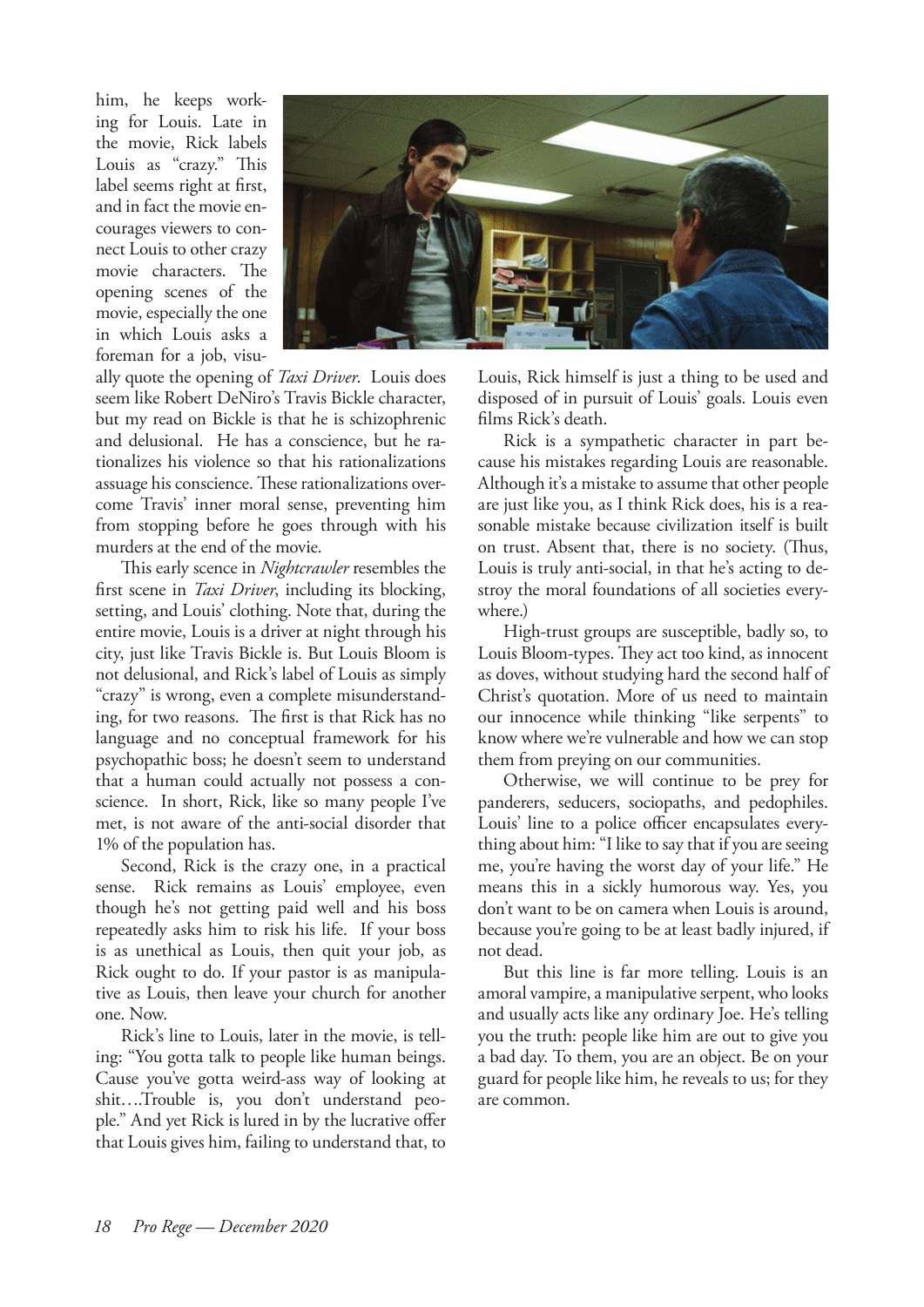### **The News Media is Psychopathic**

What's fascinating about *Nightcrawler* is that Louis Bloom isn't really the major villain. That would be the local TV news industry in Los Angeles. *Nightcrawler* is devastating in its portrayal of a news industry that preys on crime and accident victims, even before Louis Bloom becomes an effective nightcrawler.

The news industry depicted in the film is corrupt and amoral. Nina, the TV news station manager that Louis works closely with, relishes in bloody footage. She tells Louis that the best video for the news is "a screaming woman with her throat cut, running down the road." Little does she know how attractive that image is to the psychopathic Louis.

Moreover, the nightcrawlers relish getting the best footage of badly hurt or dying people. Joe Loder (Bill Paxton) is the professional nightcrawler whom Louis first meets and then begins to imitate. The first time that the movie introduces us to Joe, he delights that he shot great footage of the "five fatals," an accident in which five people were killed that will make him a lot of money. As Louis talks to Joe Loder, note Louis' sunglasses, worn even when he probably doesn't need them, adding to the vampire associations with his character.

Nina and Joe, the professional journalists highlighted by the film, love blood for the sake of attention and profit. They want a violent incident to happen so that they can profit off of it by showing it on the news. Louis watches them and simply imitates them, improving on what they've shown him.

Additionally, Nina only wants to show certain crimes on TV. If the crimes involve lower-class people, she doesn't care, and instead she wants white suburban victims so that the right demographic tunes in, increasing her ratings. Once again, Louis listens to her advice and simply follows it.

In Nina's newsroom behind the scenes, the phrase "Horror House" is on the screen, a real scene that Louis shot, and it's a phrase that likens TV news to horror movies. Every time I watch this movie, I come away with a deepest of convictions about TV news, and all print or video news in general, as actually promoting the things that they are warning us about. *Nightcrawler* is telling us that journalism, as practiced today, actually encourages the creation of stories that promote social tension,

fear, and violence.

This is a bitter pill for us all to swallow. Who doesn't want journalism to be a noble calling about finding and exposing hidden truths? What about the ace reporters who risk it all to give audiences information about what is really happening in the world?

*Nightcrawler*  says that that ideal not only doesn't exist; it's a delusion to believe that it does. Instead, news is about entertainment, first and last. The news business is a business, period. It craves profits, it needs ratings and viewers, and so it needs the events that can garner those viewers, for the sake of profits.

Of course it's a cliché to say about the news that "if it bleeds, it leads." Joe Loder says this to Louis during their first encounter. But one of the basic ideas of this important cliché is that all news is biased because it has to lead with something.

If news is a for-profit business that tries to capture the attention of ordinary people, then it will strive to lead with the most sensational story possible. Whether or not all publications indeed do this, the need to lead with sensationalism is a fundamental component of the news business. It's in its essence.

Give journalism the highest possible standards, start it out on the highest ethical level, and over time it will still gravitate towards sensationalism and "fake news," which is not even close to a new phenomenon.

To break into the lives of ordinary people, who always need to pay attention first to their local, personal cares and concerns, the news finds itself in competition with ordinary life. Our attentions are scarce resources. News stories that heighten fear, hatred, or other strong negative emotions work best to divert our attention towards the news media business, which helps it to be profitable, and away from our own lives. The only things stopping our news industry from going all-out in reporting on only the most sensational stories are ethical limits.

But in *Nightcrawler*, ethical limits for journalists don't exist. Repeatedly, minor characters try to bring up possible limits, which every major character dismisses. Rick tries to warn Louis repeatedly, as he expects Louis to call the police when he ought to, and to stop filming and to help victims of accidents. But neither Louis nor Nina ever stops to help anybody.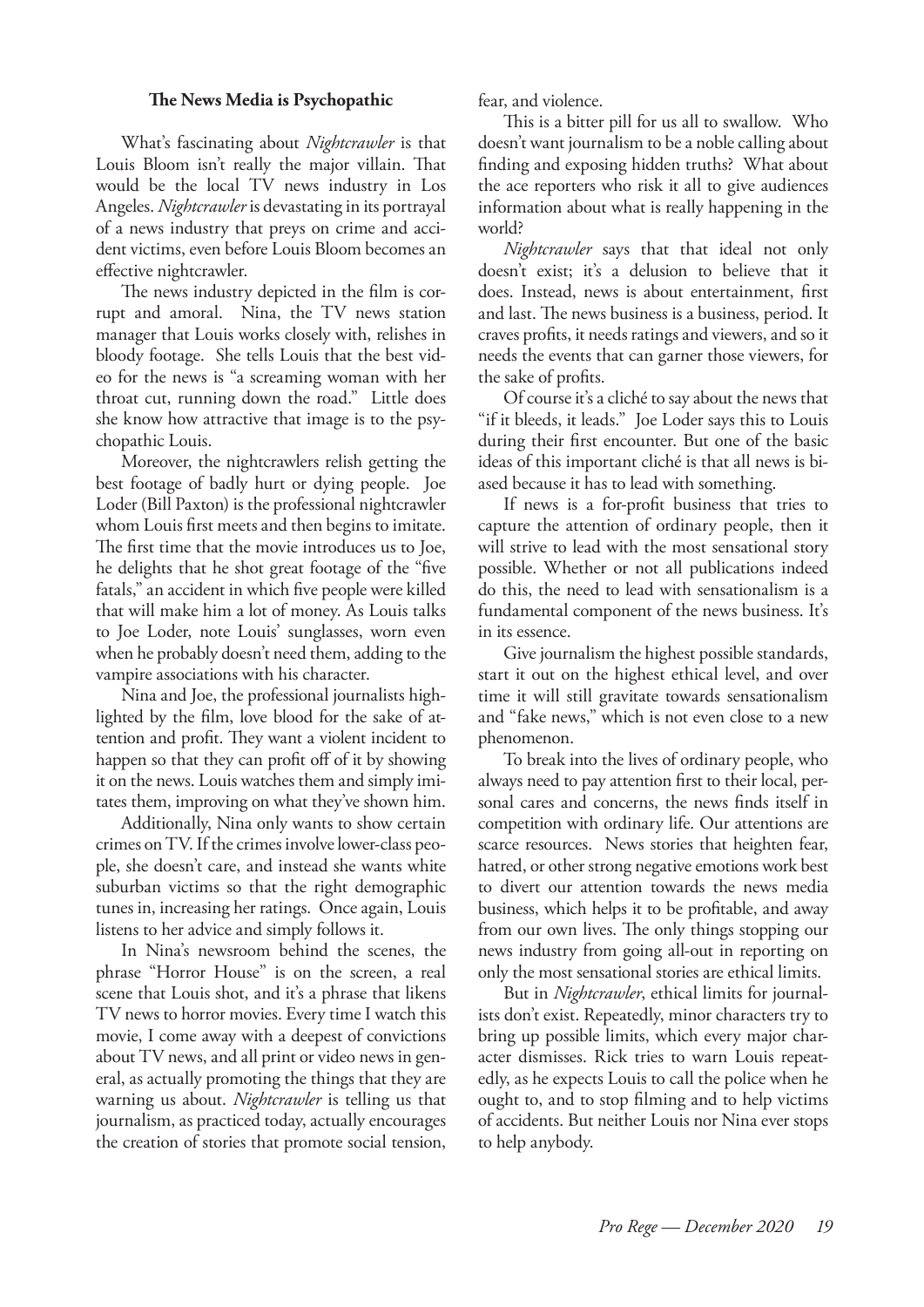The news system encourages Louis to break necessary societal boundaries. First, he gets very close to victims in order to film them. The police don't enforce the 100-foot rule, where journalists are not supposed to get closer than 100 feet from accident victims. So that's one law that Louis happily violates.

Next, Louis manipulates crime scenes to get better footage. In one, he moves a body. In another, he unlawfully enters a house (where a triplemurder has occurred!) and rearranges their belongings.

Louis keeps going. He doesn't tell the police that he has film of the killers who committed the triple-murder, so that he can follow them around to capture more footage.

And then for the end: Louis actively creates a crime scene. He sets up the cops and the murderers to have a gun fight in a restaurant. Then he gets in a police chase, only to intentionally get Rick killed so that he can film him. In short, what Louis is doing represents a damning message about modern journalism. Our news industry not only roots for tragedies to happen; it even creates those tragedies so that it can profit off of them!

Now, few want to think this way, as it feels too conspiratorial to be true. But movies have been telling us about this kind journalism-withoutethics long before *Nightcrawler*. In *Citizen Kane*, Orson Welles' character as a young newspaper mogul delights in starting the Spanish-American war so that his newspaper can profit from it. In Billy Wilder's *Ace in the Hole*, the journalist played by Kirk Douglas keeps his exclusive story about a miner trapped in a hole going, even though he could help that miner get out.

In my life, I've seen the news encourage nonsensical rifts between celebrities and between athletes, for the sake of ratings. If there's no news that's sensational enough to break into the lives of ordinary people, news media organizations will seek to create stories that are ultra-sensational. They don't just find stories; like Louis, they make the stories happen.

Like you, I've seen news media (on all political sides, mind you) perpetuate hoaxes and nonsense. One of those was the recent Russia-collusion narrative from 2016-2019, which turned out to be nothing but a three-year ratings-boost for fledging newspapers and cable-news networks.

I've seen the media companies—and this is worst of all for me—encourage wars. I remember Gulf War 1, in 1991, with CNN gleefully showing the bombing of Baghdad. Then the "shock and awe" of early 2000's Iraq war, predicated on the lie passed around by most in the news media that Iraq was involved in 9/11 and that there were WMDs in Iraq. And the list just goes on and on, sickly and perversely.

The tricky thing about interpreting *Nightcrawler* is that it's not easy to tell if it's the local TV news industry in a major U.S. city, or whether it's a movie that represents the decline of all of journalism. I believe that it can interpreted both ways, and I've assumed so here.

Regardless of that particular interpretive choice, the news industry depicted in the movie is certainly as psychopathic as Louis, in its amorality (i.e., lack of ethical standards) and in its desire for more and more business, at the expense of the lives of ordinary people. No wonder that Louis flourishes as an up-and-coming video journalist.

## **The Cheap and Easy Business of Filmmaking**

*Nightcrawler*  depicts an entrepreneurshiptale that, absent Louis Bloom's disturbing ethical choices, promotes entrepreneurship. It's a rag-tosemi-riches story.

Louis begins the movie knowing nothing about nightcrawling, and by the end of it, in the movie's final scene, his business has quadrupled in size. When he first tries to learn how to shoot film, he makes dumb rookie mistakes. He learns, practices, obsesses, and vastly improves his ability to produce great content.

This makes his business grow. The second act of the movie opens with Louis upgrading from a junk car to a red Dodge Challenger, and from a dumbphone to an advanced GPS system.

Louis also repeatedly talks about how important it is for his company to be successful. He achieves his goals. He tries many negotiating tactics, he puts himself in the right places to succeed, and he uses his leverage to improve his odds of getting the best deal. We see him negotiate with Nina to get as much money as possible for his videos, but then he negotiates with his employee Rick to pay him as little as possible. Louis is always looking for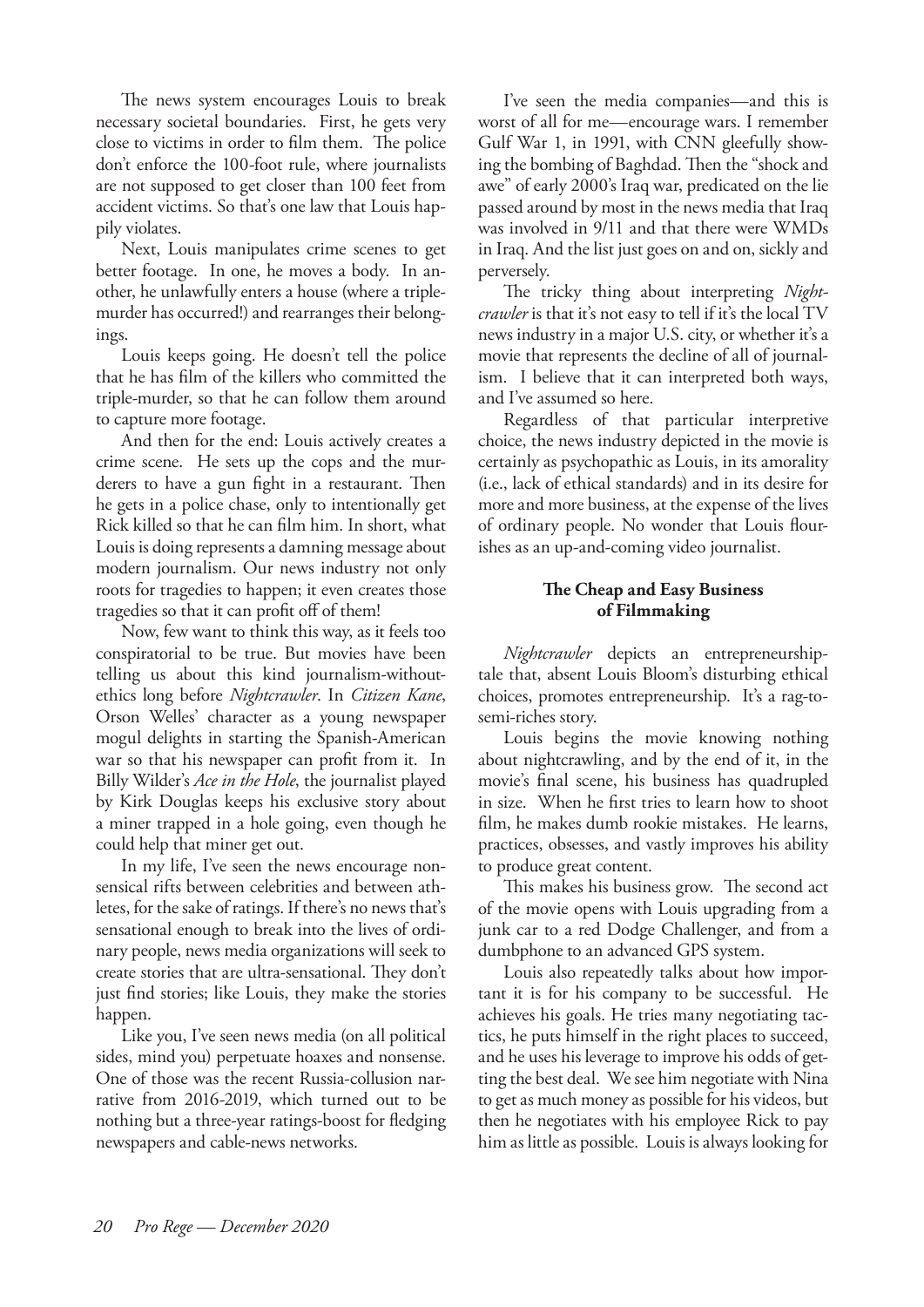the best bargaining position.

What does *Nightcrawler* say about the business world? Again, Louis the psychopath is on the track to success. He's good at flattering and pleasing, and he's also good at persuasive fast-talk.

Note that Louis' specific job choice, filmmaking, is a crucial part of the movie. He starts an independent video-production business. Since this movie was released near the beginning of the Youtube era, a key transitional moment in the history of media, when anybody with a computer and Internet access could start an online channel, Louis is a fine representative of what Youtubers and other online channel-creators could become.

Anybody today, and even back in 2014 when the movie was released, can do exactly what Louis does, which is make videos of anything that anybody online might like, and then upload them. (Although Louis has to go through the gatekeepers at a TV station, Youtube makes it much easier to make videos of whatever we want and monetize it, as long as we don't violate their terms of service.)

This is true if she means that Louis inspires us all to be successful in business. But it's also true another way. Several times in the movie, we see shots of Louis holding his camera up high above his head, in order to capture the best shot. Louis literally reaches high into the air to be a filmmaker.

So what Louis is inspiring us all to do, according to Nina, is to reach up high with our own cameras and take footage of anything sensational that viewers might be attracted to. In her words, Louis is a representative, independent filmmaker—he represents what's possible for me and for you.

Are independent filmmakers psychopathic, as represented by Louis? I hope not. The other movie quoted often throughout *Nightcrawler* is Michael Powell's controversial *Peeping Tom* (1960), about an independent maker of films that are entirely perverse and which he keeps to watch in his secluded hideout. At the end of the movie, Louis and Nina have a *Peeping-Tom-*moment, in which they perversely converse while they watch video of Rick dying. For them it's a romantic moment, while we



Is the movie slamming this new era of filmmaking? Not completely, I think, but it is warning us about what might happen if everybody in the world had the opportunity to become a filmmaker, which they do.

Without sufficient ethical standards, such filmmakers could profit off anything, including horrific crimes, as Louis does.

This is particularly emphasized in the last words spoken in the movie by Nina. Confronted by her assistant manager, she's challenged about doing deals with Louis. Of him she says, "I think Lou is inspiring us all to reach a little higher."

watched, sickened by their twisted indifference. What *Nightcrawler* knows well and assumes is that film is an odd medium that allows us to stare at something without the threat of being seen.

When we watch anything, we viewers are hidden, while whatever is filmed has been exposed to us. Powell knew the very dark implications of this, showing it to us in *Peeping Tom*. Louis and Nina and the entire TV news business knows this, too. Their excuse might be: we are giving viewers exactly what they want, which is the ability to peer at events which appear simulated (on TV) and thus safe or even unreal.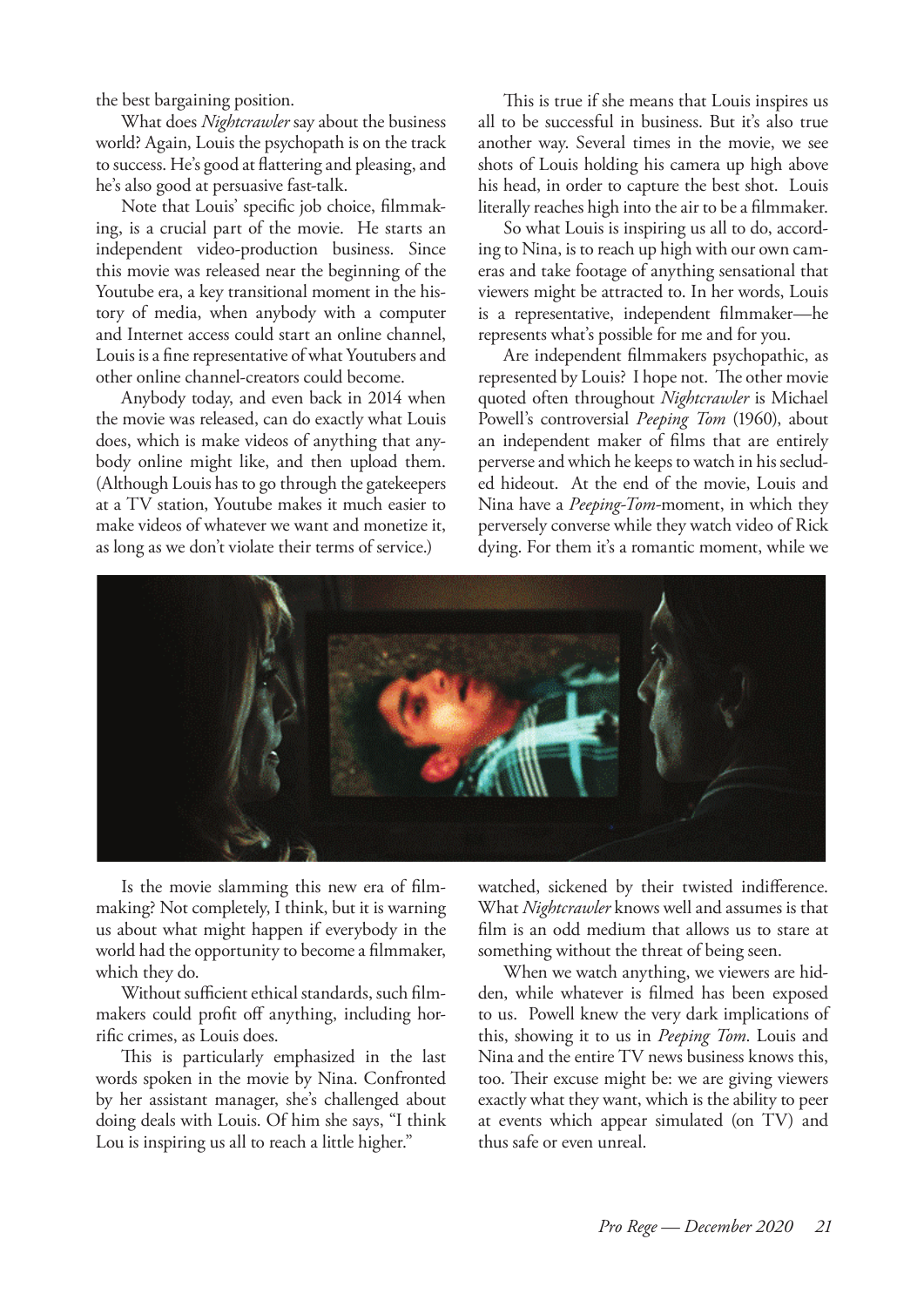Several times in *Nightcrawler*, director Dan Gilroy compares the real world to the simulated, produced world of TV news. He'll show us the real world, and then he'll show us the camera lens of the TV news camera that's capturing the real world. He focuses on the backdrop, on reality, and then changes the focus in the same shot to what's on camera.

For example, when Louis films the cops shooting at the murderers in the restaurant, Louis' camera lens is in focus—we see the simulated on-screen view of the scene. But when Gilroy cuts to Rick filming the same scene, what's in focus is the real scene, and not the camera lens. (See the two images below.) It's as if Rick cares about reality, while Louis only cares about what's on film, which is not real, and which is, for him a consumable product.

Compare these two shots. Louis Bloom films the same crime scene (top) that Rick does (bottom). In Louis' shot, the camera lens is what's in focus, not the reality of the scene. In Rick's shot (bottom), the reality of the gunfight is in focus, not the camera lens.



So maybe filmmaking, like the TV news industry, encourages psychopathy. This is a question that *Nightcrawler* brings up, although I'm not sure what its final conclusion is. It does seem that the final scene, where Louis is in charge of a growing production company, indicates that psychopaths do rise up the corporate ladder to run or manage media industries.

In its opening montage, the film plays with the differences between reality and the simulated world of TV news. The film's introduction shows us about twenty static shots of Los Angeles, with the main theme music playing over them. The shots of the streets are empty at night, with no humans until the eleventh shot. In the opening shot, there's a billboard with nothing on it—a blank screen. If we saw this blank screen at the end of the movie, we might be relieved, given that the TV news throughout the movie fills blank screens with violent, gruesome images.



The above three shots are from the 21-shot opening montage. Why does this movie open with a montage of over 20 static shots in a row? I think Gilroy is showing us that there's a wider, greater Los Angeles that's not being filmed by TV news in fact, it's being totally ignored by it. And there's beauty to L.A., over and against the horrific, graphic violence that the news depicts. If all you did was watch the news, you'd think that L.A. was simply a bloodbath filled with accidents and crime.

Yet the opening twenty shots of this movie counter that impression: at night, L.A. is quiet, charming, and aesthetically interesting, if not downright tranquil and pleasing.

Louis ignores all of the varied possibilities of the city, choosing only to film the few sensational events that rarely occur. Viewers of the news miss